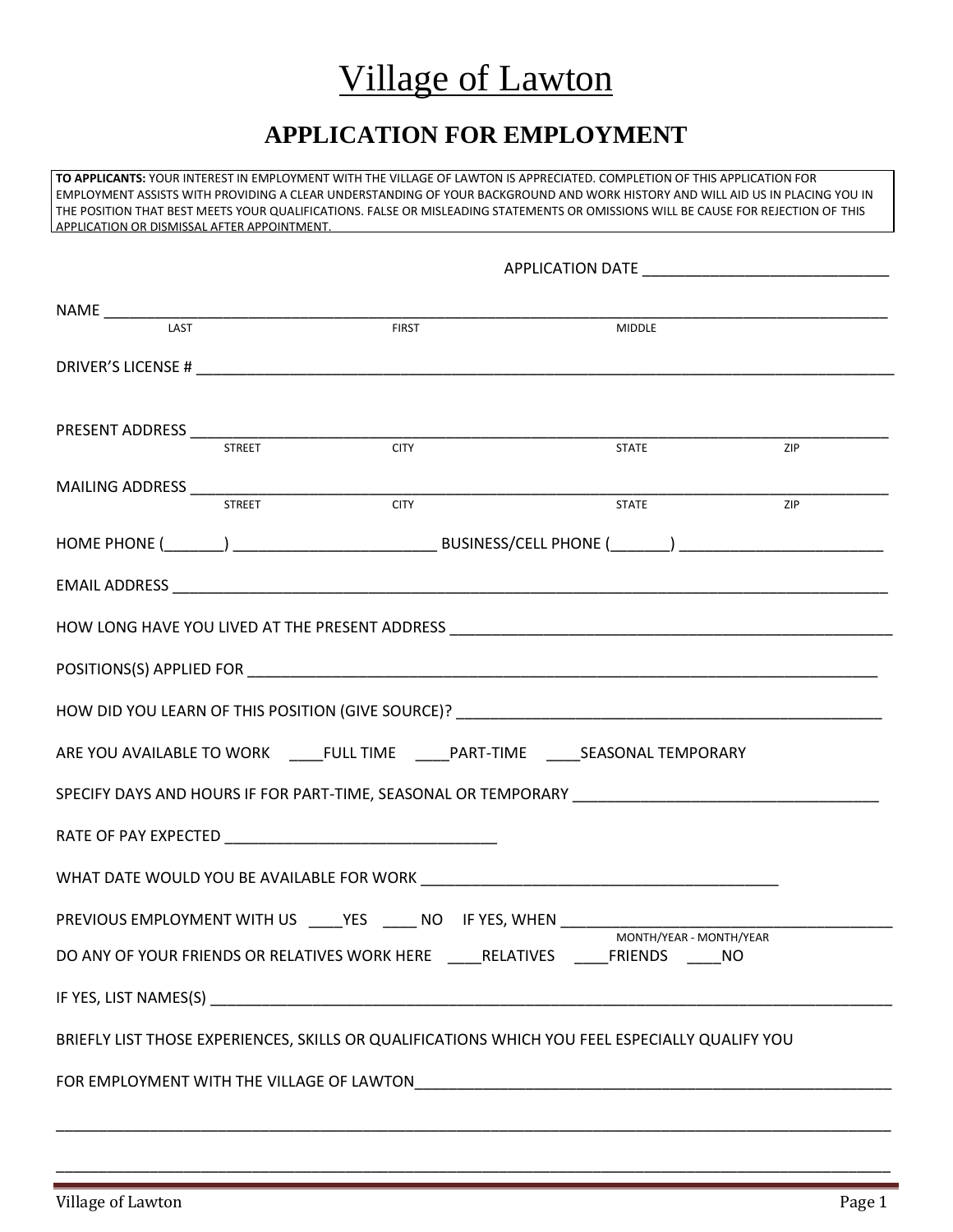#### **EDUCATION**

| <b>SCHOOL</b>   | <b>DEGREE</b> | <b>YEARS</b><br><b>ATTENDED</b> | <b>GRADUATED</b><br>YES OR NO | <b>MAJOR</b> | <b>GPA</b> | <b>SCHOOL NAME AND ADDRESS</b> |
|-----------------|---------------|---------------------------------|-------------------------------|--------------|------------|--------------------------------|
| HIGH            |               |                                 |                               |              |            |                                |
| <b>COLLEGE</b>  |               |                                 |                               |              |            |                                |
| <b>BUS/TECH</b> |               |                                 |                               |              |            |                                |
| <b>OTHER</b>    |               |                                 |                               |              |            |                                |

#### **TRAINING COURSES/SEMINARS**

| <b>COURSE/SEMINAR</b> | <b>COMPLETION DATE</b> |
|-----------------------|------------------------|
|                       | MM/YY                  |
| .,                    |                        |
|                       |                        |
|                       |                        |
|                       |                        |
|                       |                        |
| ◡                     |                        |
|                       |                        |
| 4.                    |                        |

#### **PROFESSIONAL MEMBERSHIPS**

(EXCLUDE LABOR ORGANIZATIONS AND MEMBERSHIPS WHICH WILL REVEAL RACE, COLOR, RELIGION, NATIONAL ORIGIN, SEX, DISABILITY OR OTHER PROTECTED STATUS)

| NAME OF ORGANIZATION | MEMBERSHIP DATE |
|----------------------|-----------------|
|                      | MM/YY           |
| . .                  |                 |
|                      |                 |
|                      |                 |
|                      |                 |
| C.                   |                 |
|                      |                 |
|                      |                 |

#### **LICENSES/CERTIFICATIONS/REGISTRATIONS**

| LICENSES/CERTIFICATIONS/<br><b>REGISTRATIONS</b> | LIC/CERT/REG# | <b>ISSUE DATE</b><br><b>MM/YY</b> | <b>ISSUED</b><br>BY | <b>EXPIRATION</b><br><b>DATE</b><br><b>MM/YY</b> |
|--------------------------------------------------|---------------|-----------------------------------|---------------------|--------------------------------------------------|
|                                                  |               |                                   |                     |                                                  |
|                                                  |               |                                   |                     |                                                  |

DO YOU POSSESS A COMMERCIAL DRIVER'S LICENSE (CDL)? YES NO. IF APPLICABLE, LIST THE EXPIRATION DATE, ENDORSEMENTS AND INDICATE WHAT EQUIPMENT YOU HAVE OPERATED:

\_\_\_\_\_\_\_\_\_\_\_\_\_\_\_\_\_\_\_\_\_\_\_\_\_\_\_\_\_\_\_\_\_\_\_\_\_\_\_\_\_\_\_\_\_\_\_\_\_\_\_\_\_\_\_\_\_\_\_\_\_\_\_\_\_\_\_\_\_\_\_\_\_\_\_\_\_\_\_\_\_\_\_\_\_\_\_\_\_\_\_\_\_\_\_\_\_\_\_\_\_\_\_\_\_\_\_\_ \_\_\_\_\_\_\_\_\_\_\_\_\_\_\_\_\_\_\_\_\_\_\_\_\_\_\_\_\_\_\_\_\_\_\_\_\_\_\_\_\_\_\_\_\_\_\_\_\_\_\_\_\_\_\_\_\_\_\_\_\_\_\_\_\_\_\_\_\_\_\_\_\_\_\_\_\_\_\_\_\_\_\_\_\_\_\_\_\_\_\_\_\_\_\_\_\_\_\_\_\_\_\_\_\_\_\_\_

\_\_\_\_\_\_\_\_\_\_\_\_\_\_\_\_\_\_\_\_\_\_\_\_\_\_\_\_\_\_\_\_\_\_\_\_\_\_\_\_\_\_\_\_\_\_\_\_\_\_\_\_\_\_\_\_\_\_\_\_\_\_\_\_\_\_\_\_\_\_\_\_\_\_\_\_\_\_\_\_\_\_\_\_\_\_\_\_\_\_\_\_\_\_\_\_\_\_\_\_\_\_\_\_\_\_\_\_

#### IF APPLICABLE, EXPLAIN YOUR COMPUTER OR OTHER OFFICE EQUIPMENT EXPERIENCE AND SPEED (WPM):

|                   | <b>REFERENCES</b> |              |
|-------------------|-------------------|--------------|
| NAME & OCCUPATION | <b>ADDRESS</b>    | <b>PHONE</b> |
|                   |                   |              |
|                   |                   |              |
|                   |                   |              |
|                   |                   |              |
|                   |                   |              |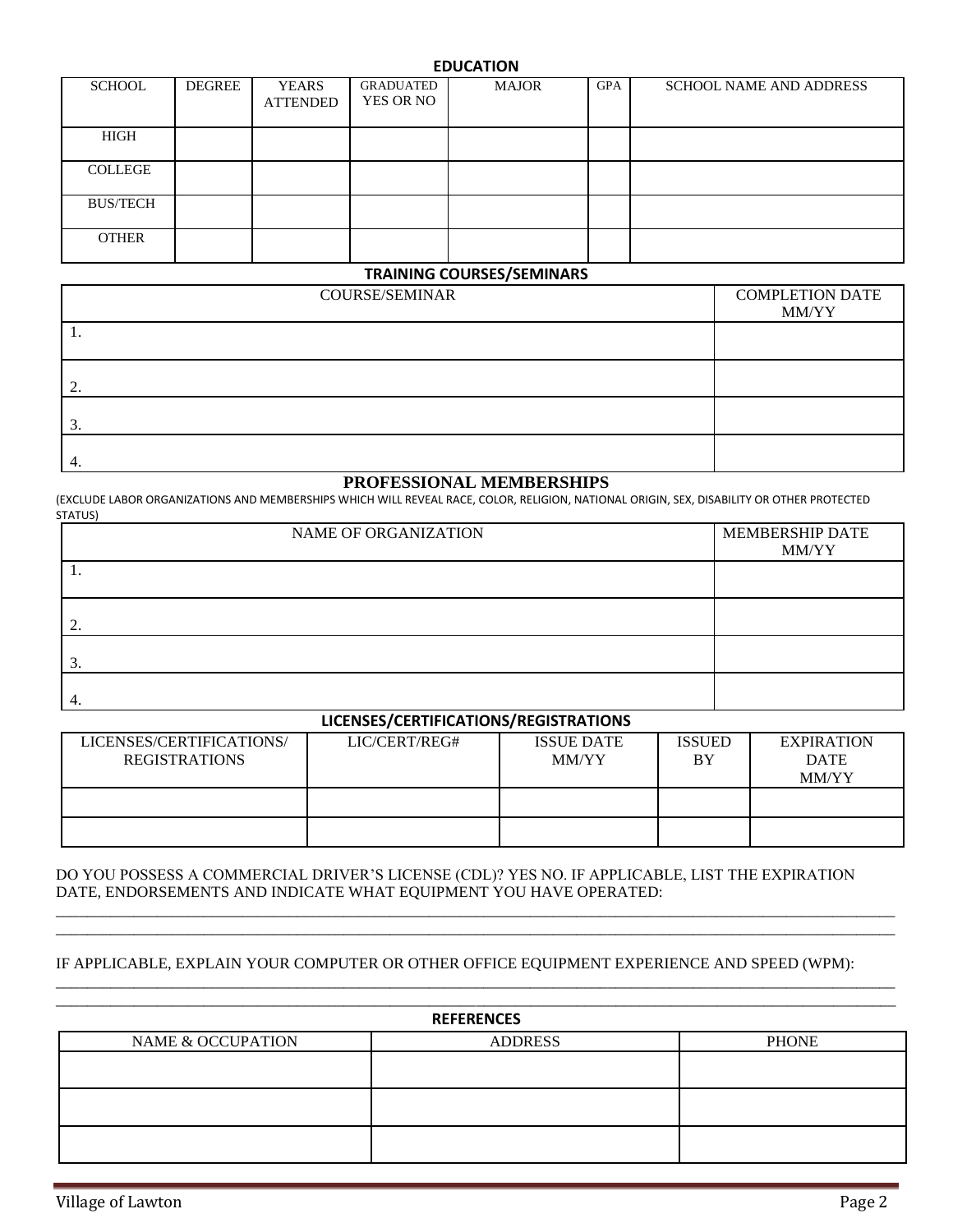#### **LIST BELOW ALL PRESENT AND PAST EMPLOYMENT BEGINNING WITH YOUR MOST RECENT: (ANSWER ALL SECTIONS, EVEN IF PROVIDING RESUME)**

| <b>EXPLAIN ANY GAPS IN EMPLOYMENT:</b> |                                                                                                                                                                      |                  |
|----------------------------------------|----------------------------------------------------------------------------------------------------------------------------------------------------------------------|------------------|
| IF YES, PLEASE EXPLAIN:                | HAVE YOU EVER BEEN DISCHARGED FROM EMPLOYMENT OR ASKED TO RESIGN? ___ YES                                                                                            | $\frac{1}{1}$ NO |
|                                        | MAY WE CONTACT THE EMPLOYERS LISTED ABOVE? ___ YES ______ NO<br>IF NOT, INDICATE BY NUMBER WHICH EMPLOYER(S) YOU DO NOT WISH US TO CONTACT _________________________ |                  |
|                                        | ARE YOU ABLE TO PERFORM THE FUNCTIONS LISTED ON THE JOB DESCRIPTION OF THE JOB FOR WHICH YOU                                                                         |                  |
|                                        | ARE APPLYING, WITH OR WITHOUT REASONABLE ACCOMMODATION? ____YES ______NO<br>IF REASONABLE ACCOMMODATION IS REQUIRED, PLEASE DETAIL __________________________        |                  |
|                                        | IF HIRED, CAN YOU PROVIDE PROOF THAT YOU ARE LEGALLY ELIGIBLE TO WORK IN THE UNITED STATES? ___YES ____NO                                                            |                  |
|                                        | NAME GIVEN IN PREVIOUS EMPLOYMENT IF DIFFERENT THAN THAT GIVEN ON THIS APPLICATION:                                                                                  |                  |
|                                        | ARE YOU A VETERAN? ____YES _____ NO, IF YES, BRANCH OF MILITARY SERVICE                                                                                              |                  |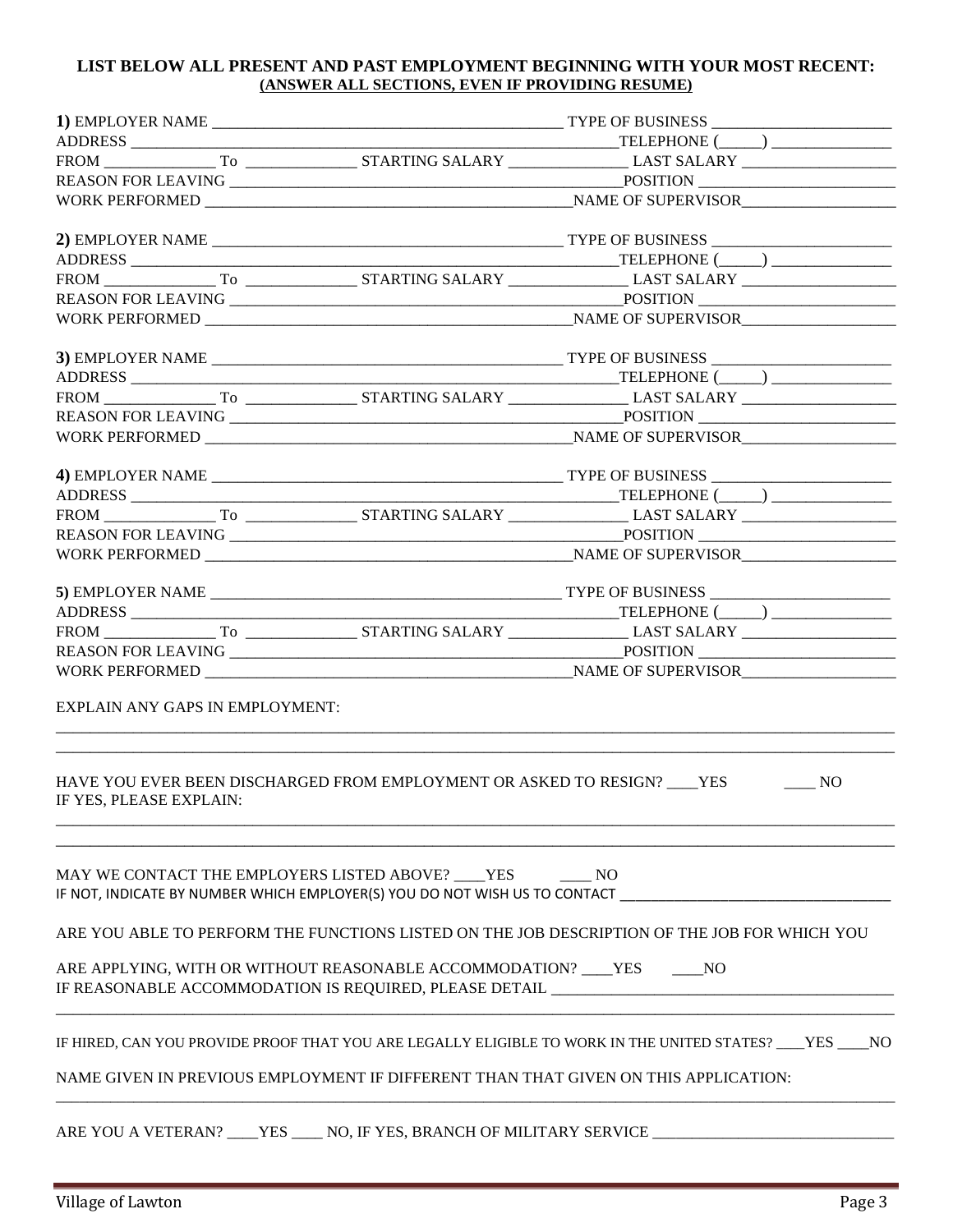RANK AT DISCHARGE \_\_\_\_\_\_\_\_\_\_\_\_\_\_\_\_\_\_\_\_\_\_\_\_\_\_\_\_\_\_\_\_\_REASONS FOR ANY DISCHARGE OTHER THAN HONORABLE:

ARE YOU INVOLVED IN ANY CIVIL OR CRIMINAL LAWSUITS / LITIGATIONS \_\_\_\_Yes \_\_\_\_No. If yes, please explain on an addition sheet.

\_\_\_\_\_\_\_\_\_\_\_\_\_\_\_\_\_\_\_\_\_\_\_\_\_\_\_\_\_\_\_\_\_\_\_\_\_\_\_\_\_\_\_\_\_\_\_\_\_\_\_\_\_\_\_\_\_\_\_\_\_\_\_\_\_\_\_\_\_\_\_\_\_\_\_\_\_\_\_\_\_\_\_\_\_\_\_\_\_\_\_\_\_\_\_\_\_\_\_\_\_\_\_\_\_\_\_\_

### **HAVE YOU EVER BEEN CONVICTED OF ANY MISDEMEANORS OR FELONIES, OR TICKETED OR PENALIZED FOR ANY TRAFFIC VIOLATIONS (INCLUDING SUSPENSIONS OR**

**MINOR IN POSSESSION)?** If so, fill in below. Attach a separate sheet of paper if additional space is needed**.**

#### **FAILURE TO LIST ALL OFFENSES IS CONSIDERED TO BE AN ADEQUATE REASON FOR REJECTING YOUR APPLICATION.**

| <b>DATE</b> | <b>PLACE</b> | TYPE OF OFFENSE | PENALTY/POINTS |
|-------------|--------------|-----------------|----------------|
|             |              |                 |                |
|             |              |                 |                |
|             |              |                 |                |
|             |              |                 |                |
|             |              |                 |                |
|             |              |                 |                |
|             |              |                 |                |
|             |              |                 |                |

**The Village of Lawton has a commitment to Equal Employment Opportunity and complies with Federal and State standards pertaining to equal employment opportunity. It is the policy of the Village of Lawton to implement equal opportunity on an affirmative basis to all qualified employees and applicants for employment without regard to race, color, creed, sex, age, height, weight, marital status, religion, veteran status, national origin or disability. Michigan Law requires that a handicapped individual with a disability needing accommodations for employment notify the employer in writing, within 182 days after the need is known.**

#### APPLICANT ACKNOWLEDGMENT AND AUTHORIZATION: \_\_\_\_\_\_\_\_\_\_\_\_\_\_\_\_\_\_\_\_\_\_\_\_\_\_\_\_\_\_\_\_\_\_\_\_\_\_\_\_\_\_\_\_\_\_\_\_\_\_\_\_\_\_\_\_\_\_\_\_\_\_\_\_\_\_\_\_\_\_\_\_\_\_\_\_\_\_\_\_\_\_\_\_\_\_\_\_\_\_\_\_\_\_\_\_\_\_\_\_\_\_\_\_\_\_\_

\_\_\_\_\_\_\_\_\_\_\_\_\_\_\_\_\_\_\_\_\_\_\_\_\_\_\_\_\_\_\_\_\_\_\_\_\_\_\_\_\_\_\_\_\_\_\_\_\_\_\_\_\_\_\_\_\_\_\_\_\_\_\_\_\_\_\_\_\_\_\_\_\_\_\_\_\_\_\_\_\_\_\_\_\_\_\_\_\_\_\_\_\_\_\_\_\_\_\_\_\_\_\_\_\_\_\_

I authorize my former employers, school authorities, medical authorities, and police agencies to give to the Village of Lawton, any information regarding my employment together with any information they may have regarding me whether or not it is in their records. I hereby release them and their organization from any claims and liabilities whatsoever for issuing same and release the Village of Lawton from any claims or liability for using such information in making a hiring decision. I understand that neither this application nor any subsequent offer of employment creates a contract of employment and if I am hired, I will be employed at-will, meaning that the city may terminate my employment at any time, with or without reason and with or without notice. For employees hired in to positions covered by collective bargaining agreements, their at-will status will only be in effect during the contractual probationary period. I hereby certify that all the statements in this application are true and correct and that I agree to all terms and contracts as stated.

\_\_\_\_\_\_\_\_\_\_\_\_\_\_\_\_\_\_\_\_\_\_\_\_\_\_\_\_\_\_\_\_\_\_\_\_\_\_\_\_\_\_\_\_\_\_\_\_\_\_\_\_\_\_\_\_\_\_\_\_\_\_

(Applicant's Signature)

| FOR PERSONNEL DEPARTMENT USE ONLY                                                                                                         |        |                                             |      |  |  |  |
|-------------------------------------------------------------------------------------------------------------------------------------------|--------|---------------------------------------------|------|--|--|--|
| Arrange Interview Yes No<br>Remarks: 2008. 2008. 2009. 2009. 2010. 2010. 2010. 2010. 2010. 2010. 2010. 2010. 2010. 2010. 2010. 2010. 2010 |        |                                             |      |  |  |  |
| Employed ______ Yes _______ No Date of Employment ______________________________                                                          | Salary | Hourly Rate___________<br><b>Department</b> |      |  |  |  |
|                                                                                                                                           | By     | Name and Title                              | Date |  |  |  |